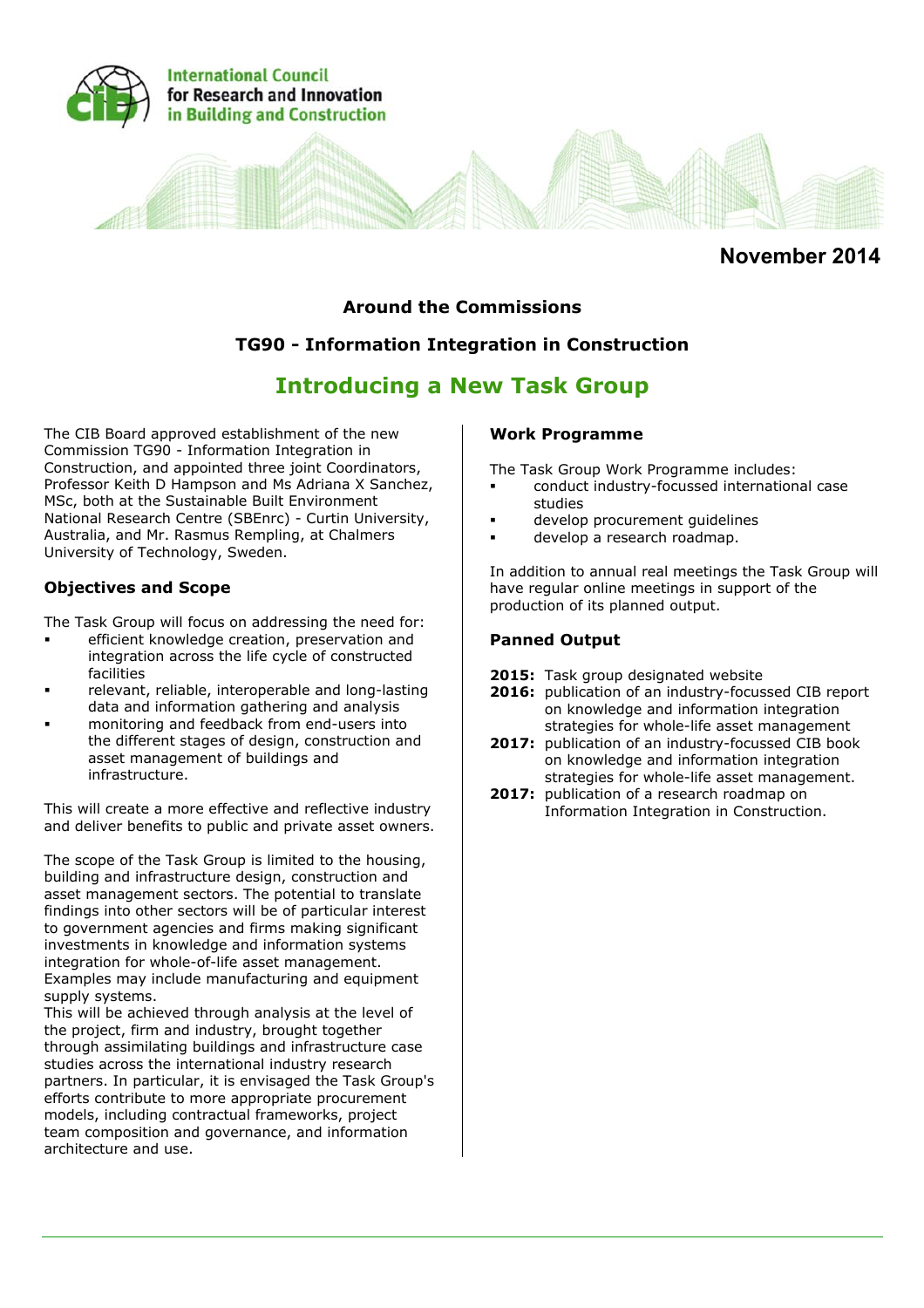

# **Introducing the Coordinators**

## **Prof Keith D Hampson**



Dr Keith Hampson is committed to building a more internationally competitive industry by promoting improved collaboration, applied technology and innovative practices. For more than 20 years Dr Hampson has been encouraging multi-disciplinary research collaborations across industry, government and academia to remodel the Australian construction industry in productivity, safety and sustainability for a stronger future. A key aspect of Professor Hampson's activity focuses on mechanisms of collaboration between private sector organisations and public sector agencies to maximise the value of research outcomes and encourage research into practice. Dr Hampson's ability to gain genuine buy-in from across industry has been essential to the long-term success of the teams he has led. As team leader Dr Hampson has been successful in securing research grants and corporate funding in excess of \$80 million (\$35m cash and \$45m in-kind).

Dr Hampson is currently CEO of the Australian Sustainable Built Environment National Research Centre (SBEnrc), successor to the CRC for Construction Innovation, for which he led the bid team and served as CEO for its nine years of operation. The CRC, and now the SBEnrc, has world-class Australian capability in key areas (including policy and practice in digital modelling, productivity, sustainability, safety, innovation and procurement) to address complex problems in the built environment. By enhancing international research collaboration and reputation; and increasing research training opportunities, it is attracting quality research students and providing research training and linkage opportunities for industry members across Australia and internationally.

Dr Hampson also has a distinguished record of scholarly publication having authored or co-authored 15 books, 50 refereed journals or book chapters, 80 refereed conference papers, and some hundreds of other conference and industry presentations. He is regularly invited to provide keynote presentations to

national and international industry and academic conferences and research review panels and to serve on the scientific panel of international conferences and highly respected journals.

Keith Hampson has a Bachelor of Civil Engineering with Honours, an MBA, and a PhD from Stanford University focusing on innovation and competitive performance in infrastructure.

Since 1995, he has been an active contributor to CIB activities globally as well as specific contributions to Task Group initiatives including:

- TG35 Innovation Systems in Construction 1999-2001 (book chapter author)
- TG47 Innovation Brokerage in Construction 2001-2004 (book chapter contributor)
- TG58 Clients and Construction Innovation 2004-2009 (Coordinator)
- TG85 R&D Investment and Impact 2010– 2013 (Coordinator and book editor)
- TG90 Information Integration in Construction (ICON) – 2013-2017 (Coordinator).

## **Dr Rasmus Rempling**



Rasmus is currently Assistant Professor at Chalmers University of Technology, located in Gothenburg, Sweden. His research interest ranges from information management - in the whole life-cycle at all levels: strategic, tactical, operational and technological - to structural design and assessment and material mechanics. Within these areas, he performs research and supervises PhD's.

During his PhD he focused on the mechanical response of normal concrete subjected to cyclic loading. He has proposed - together with his colleagues - numerical models for analysing concrete behaviour on macrolevel as well as meso-level. He was co-coordinator of the EU-project Pantura - Low disturbance urban construction - and has worked internationally with design rules for concrete and fibre reinforced concrete. Currently, he is member of the "CEN TC250/SC2 WG1 - EuroCode 2 - TG8" with the task to review the section about fatigue of concrete in the EuroCode.